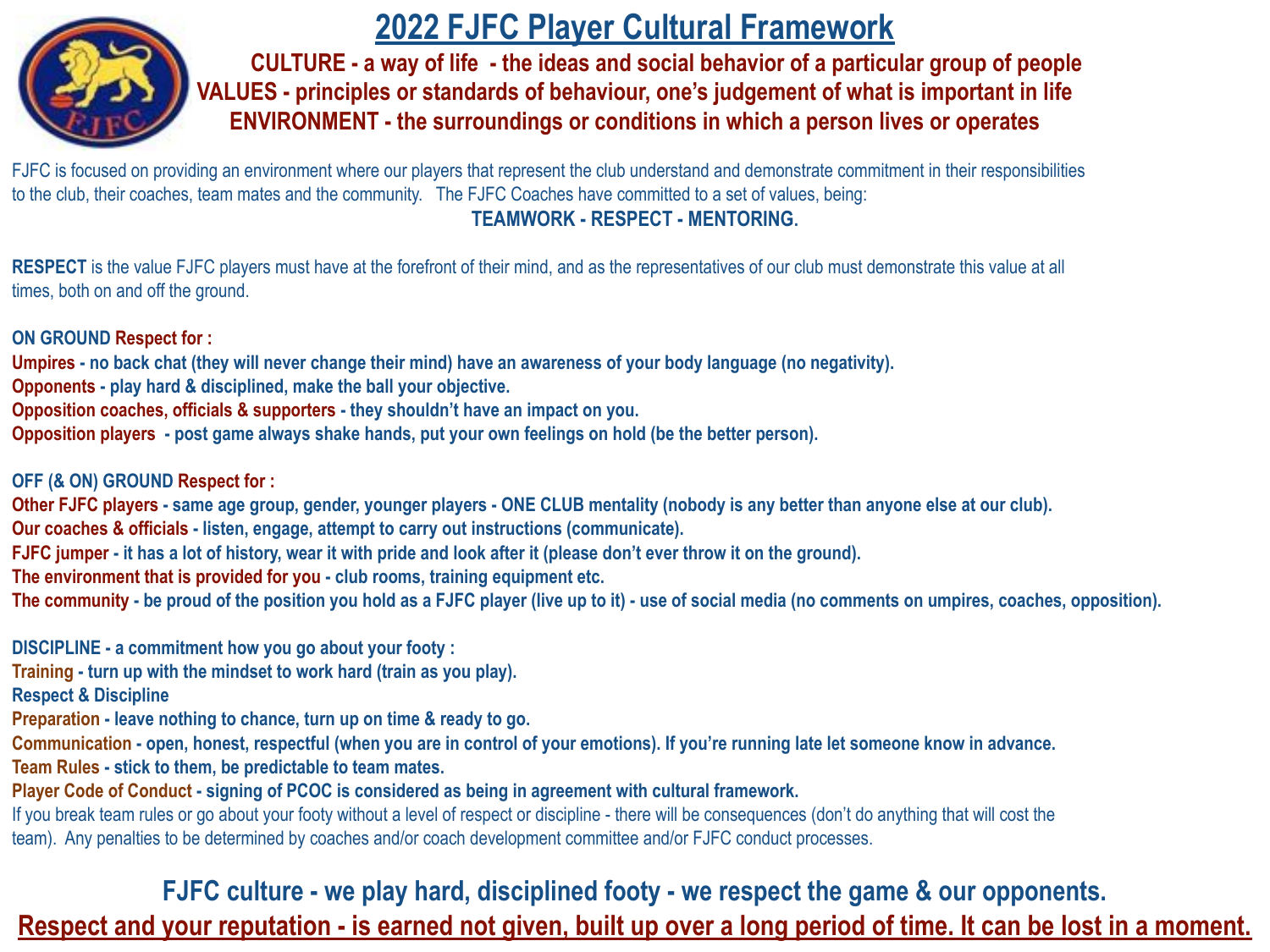

#### **Fitzroy Junior Football Club Inc.** (Reg. No: A0034144U) A.B.N. 44 488 905 509 PO Box 2447 Fitzroy Victoria 3065 www.fitzroyjuniorfc.com.au enquiries@fitzroyjuniorfc.com.au

### FJFC Player Code of Conduct

Based on the YJFL Code of Conduct

- I will:
	- play by the rules
	- abide by the FJFC Player Cultural Framework
	- control my temper & not arque
	- treat all players fairly.
	- cooperate with my coach and teammates.
	- not show dissent or abuse umpires.
	- make no remarks about race, gender or sexual orientation.
	- make no negative comments regarding the YJFL or FJFC on Social Media.
	- play for fun and improvement.
	- be a good sport and a team player.

I have read and understood the Cultural Framework Player Code of Conduct and agree to abide by it when playing with the Fitzroy Junior Football Club.

Player:

Signature: \_\_\_\_\_\_\_\_\_\_\_\_\_\_\_\_\_\_\_\_\_\_\_\_\_\_\_\_\_\_\_\_\_\_\_\_\_\_\_\_\_\_\_\_\_

Date: \_\_\_\_\_\_\_\_\_\_\_\_\_\_\_\_\_\_\_\_\_ Age Group: \_\_\_\_\_\_\_\_\_\_\_\_\_\_\_\_

## FJFC Parent Code of Conduct

Based on the YJFL Code of Conduct

- I/we will:
	- encourage participation but not force them.
	- teach that honest effort is the victory, not the winning.
	- encourage to play by the rules.
	- never ridicule mistakes or losses.
	- remember involvement is for their enjoyment, not yours.
	- remember they learn best by example. Applaud both teams.
	- not abuse umpires.
	- recognise positively the recreational contribution of voluntary officials.
	- never publicly disagree with FJFC officials and will raise issues with the team manager or a FJFC committee member.
	- support all efforts to remove abuse on the basis of race, gender or sexual orientation.
	- support my club officials to foster high standards of behaviour for my Club / League.

I have read and understood the Cultural Framework and Parent Code of Conduct and agree to abide by it when attending Fitzroy Junior Football Club matches.

Parent: \_\_\_\_\_\_\_\_\_\_\_\_\_\_\_\_\_\_\_\_\_\_\_\_\_\_\_\_\_\_\_\_\_\_\_\_\_\_

Signature: \_\_\_\_\_\_\_\_\_\_\_\_\_\_\_\_\_\_\_\_\_\_\_\_\_\_\_\_\_\_\_\_\_\_\_\_\_

Date: \_\_\_\_\_\_\_\_\_\_\_\_\_\_\_\_\_\_\_\_\_\_\_\_\_\_\_\_\_\_\_